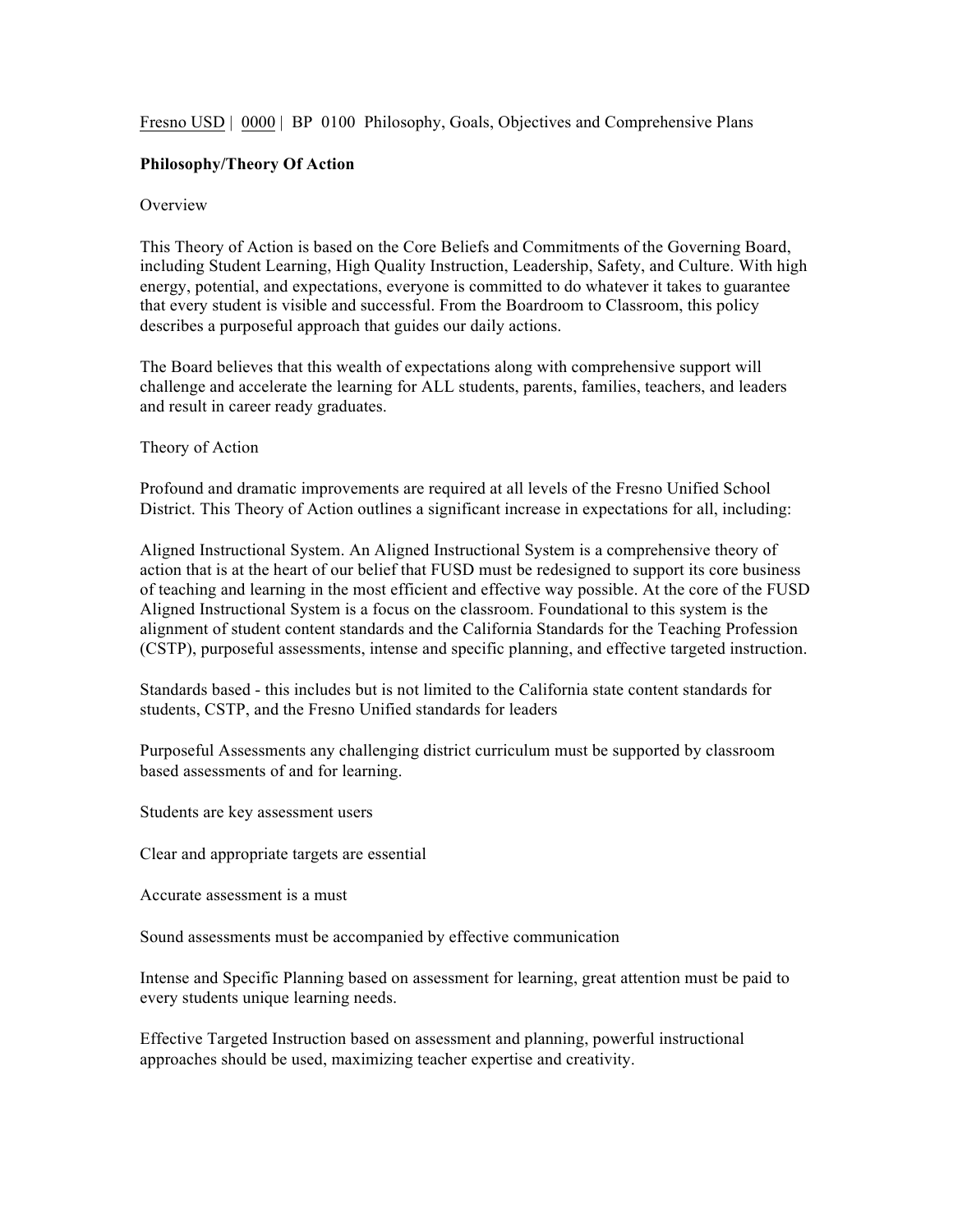All students will be supported in reaching their individual educational goals. Each and every student will learn to the same standards, but when necessary, reach them using differentiated time, resources, and approaches.

Leadership and accountability at all levels are essential. Leadership is not attached to specific roles or official titles. Actions that demonstrate leadership are expected from everyone. We support risk-taking and learning from setbacks in our support of success. Accountability is defined as being responsible to peers and colleagues in the pursuit of learning.

All learners take responsibility for their learning. This includes students, teachers, staff, administrators, parents, families, community, Superintendent and Board. There are content and performance standards for all learners.

This Theory of Action outlines a significant increase in supports for all, through:

Building capacity for all learners.

Professional development

System capacity

Infrastructure

Engaging to collaborate

Directing resources where required

Piloting new ideas

Empowering schools will follow demonstrated performance

Summary

The Board recognizes the need for dramatic changes and improvements throughout the entire system. It is necessary to increase the expectations of all learners to accomplish this. This work is about significantly improving the opportunities for all of our learners.

Change will be deliberate and intentional. Establishing and operating an effective, Aligned Instructional System is not simply making the current system work better. The roles and responsibilities of every FUSD employee and community member and all processes related to our core business of teaching and learning will need to be reviewed. Accordingly, effective change management leadership by all, supported by a comprehensive internal and external communication system, will be required.

It is the intention and commitment of the Board that this Theory of Action provides a stable, longterm framework for improving student achievement in the Fresno Unified School District. We pledge our best efforts to continually educate the workforce, public and new Board members so that subsequent Boards will hold constant to this vision.